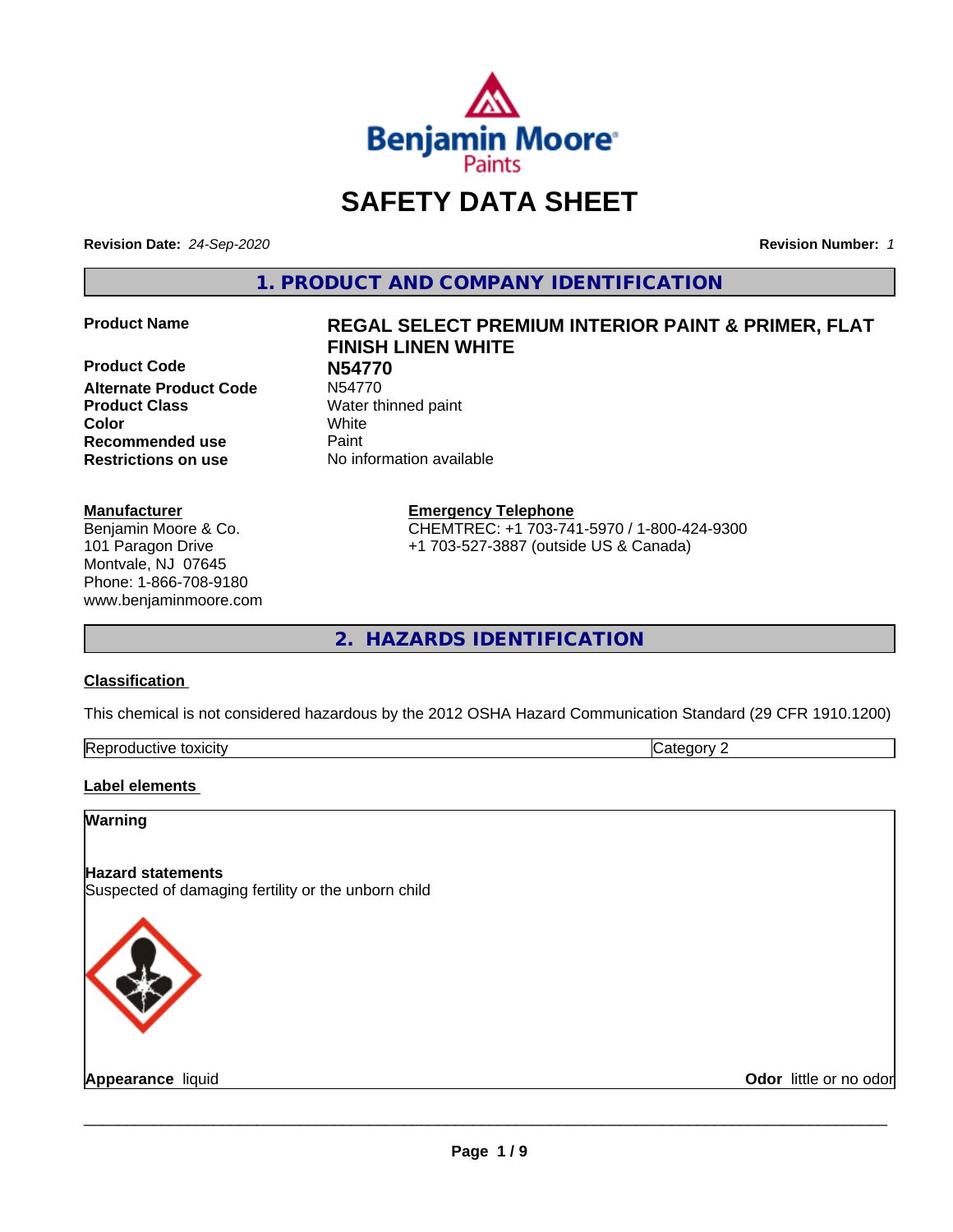#### **Precautionary Statements - Prevention**

Obtain special instructions before use Do not handle until all safety precautions have been read and understood Use personal protective equipment as required

#### **Precautionary Statements - Response**

IF exposed or concerned: Get medical advice/attention

#### **Precautionary Statements - Storage**

Store locked up

#### **Precautionary Statements - Disposal**

Dispose of contents/container to an approved waste disposal plant

#### **Hazards not otherwise classified (HNOC)**

Not applicable

#### **Other information**

No information available

 **WARNING:** This product contains isothiazolinone compounds at levels of <0.1%. These substances are biocides commonly found in most paints and a variety of personal care products as a preservative. Certain individuals may be sensitive or allergic to these substances, even at low levels.

#### **3. COMPOSITION INFORMATION ON COMPONENTS**

| <b>Chemical name</b> | CAS No.    | Weight-%    |
|----------------------|------------|-------------|
| Titanium dioxide     | 13463-67-7 | 15 - 20     |
| Kaolin, calcined     | 92704-41-1 | $5 - 10$    |
| Limestone            | 1317-65-3  | $5 - 10$    |
| Diatomaceous earth   | 61790-53-2 | - 5         |
| Silica amorphous     | 7631-86-9  | - 5         |
| Nepheline syenite    | 37244-96-5 | - 5         |
| Trimethylolpropane   | 77-99-6    | $0.1 - 0.5$ |

|                       | 4. FIRST AID MEASURES                                                                                    |
|-----------------------|----------------------------------------------------------------------------------------------------------|
| <b>General Advice</b> | No hazards which require special first aid measures.                                                     |
| <b>Eye Contact</b>    | Rinse thoroughly with plenty of water for at least 15 minutes and consult a<br>physician.                |
| <b>Skin Contact</b>   | Wash off immediately with soap and plenty of water while removing all<br>contaminated clothes and shoes. |
| <b>Inhalation</b>     | Move to fresh air. If symptoms persist, call a physician.                                                |
| Ingestion             | Clean mouth with water and afterwards drink plenty of water. Consult a physician<br>if necessary.        |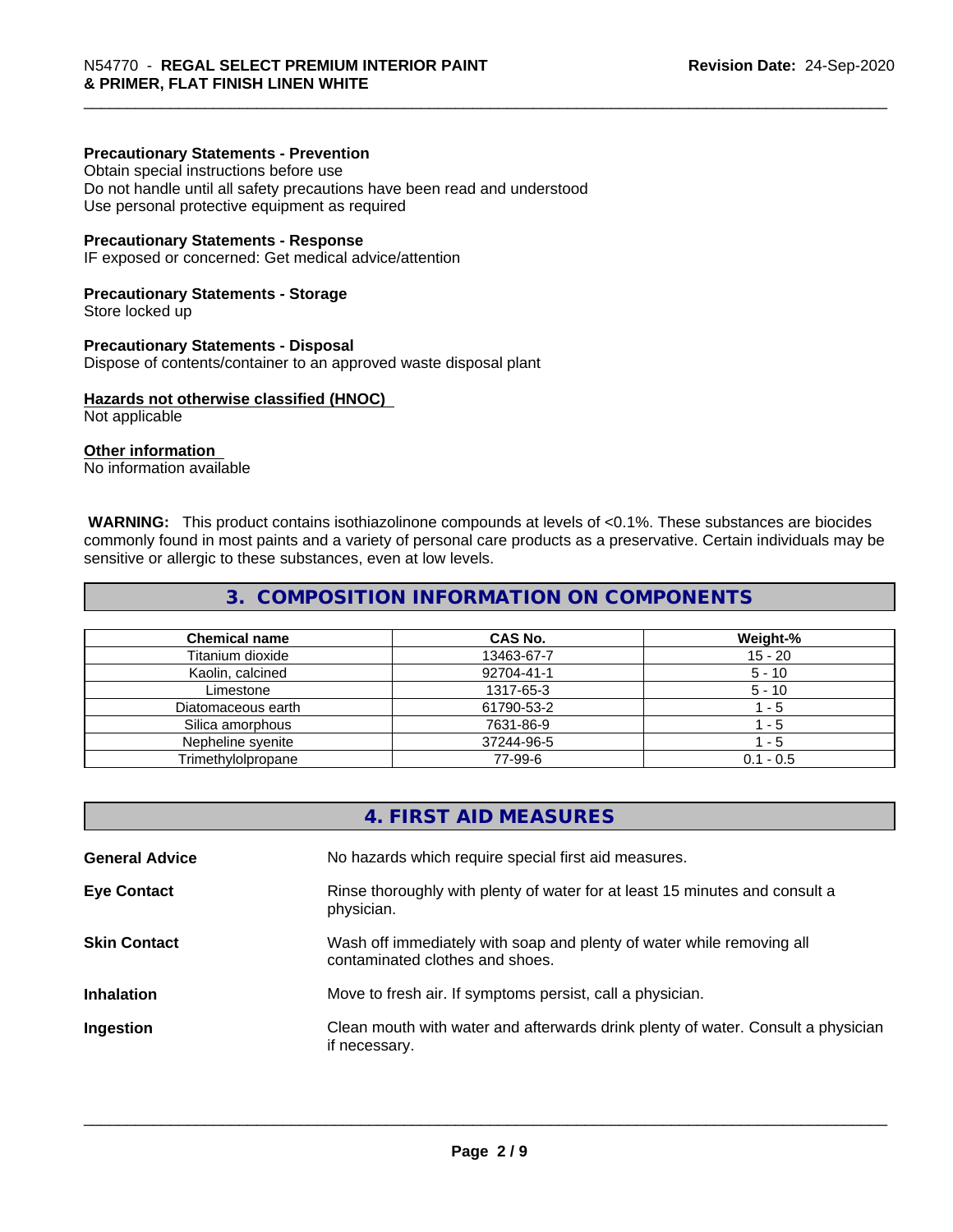**Most Important Symptoms/Effects** None known. **Notes To Physician** Treat symptomatically. **5. FIRE-FIGHTING MEASURES Suitable Extinguishing Media** Media Use extinguishing measures that are appropriate to local circumstances and the surrounding environment. **Protective equipment and precautions for firefighters** As in any fire, wear self-contained breathing apparatus pressure-demand, MSHA/NIOSH (approved or equivalent) and full protective gear. **Specific Hazards Arising From The Chemical Closed containers may rupture if exposed to fire or** extreme heat. **Sensitivity to mechanical impact** No **Sensitivity to static discharge** No **Flash Point Data Flash point (°F)** Not applicable **Flash Point (°C)** Not applicable **Method** Not applicable **Flammability Limits In Air Lower flammability limit:** Not applicable **Upper flammability limit:** Not applicable **NFPA Health:** 2 **Flammability:** 0 **Instability:** 0 **Special:** Not Applicable **NFPA Legend**

- 0 Not Hazardous
- 1 Slightly
- 2 Moderate
- 3 High
- 4 Severe

*The ratings assigned are only suggested ratings, the contractor/employer has ultimate responsibilities for NFPA ratings where this system is used.*

*Additional information regarding the NFPA rating system is available from the National Fire Protection Agency (NFPA) at www.nfpa.org.*

#### **6. ACCIDENTAL RELEASE MEASURES**

| <b>Personal Precautions</b>      | Avoid contact with skin, eyes and clothing. Ensure adequate ventilation.                             |
|----------------------------------|------------------------------------------------------------------------------------------------------|
| <b>Other Information</b>         | Prevent further leakage or spillage if safe to do so.                                                |
| <b>Environmental precautions</b> | See Section 12 for additional Ecological Information.                                                |
| <b>Methods for Cleaning Up</b>   | Soak up with inert absorbent material. Sweep up and shovel into suitable<br>containers for disposal. |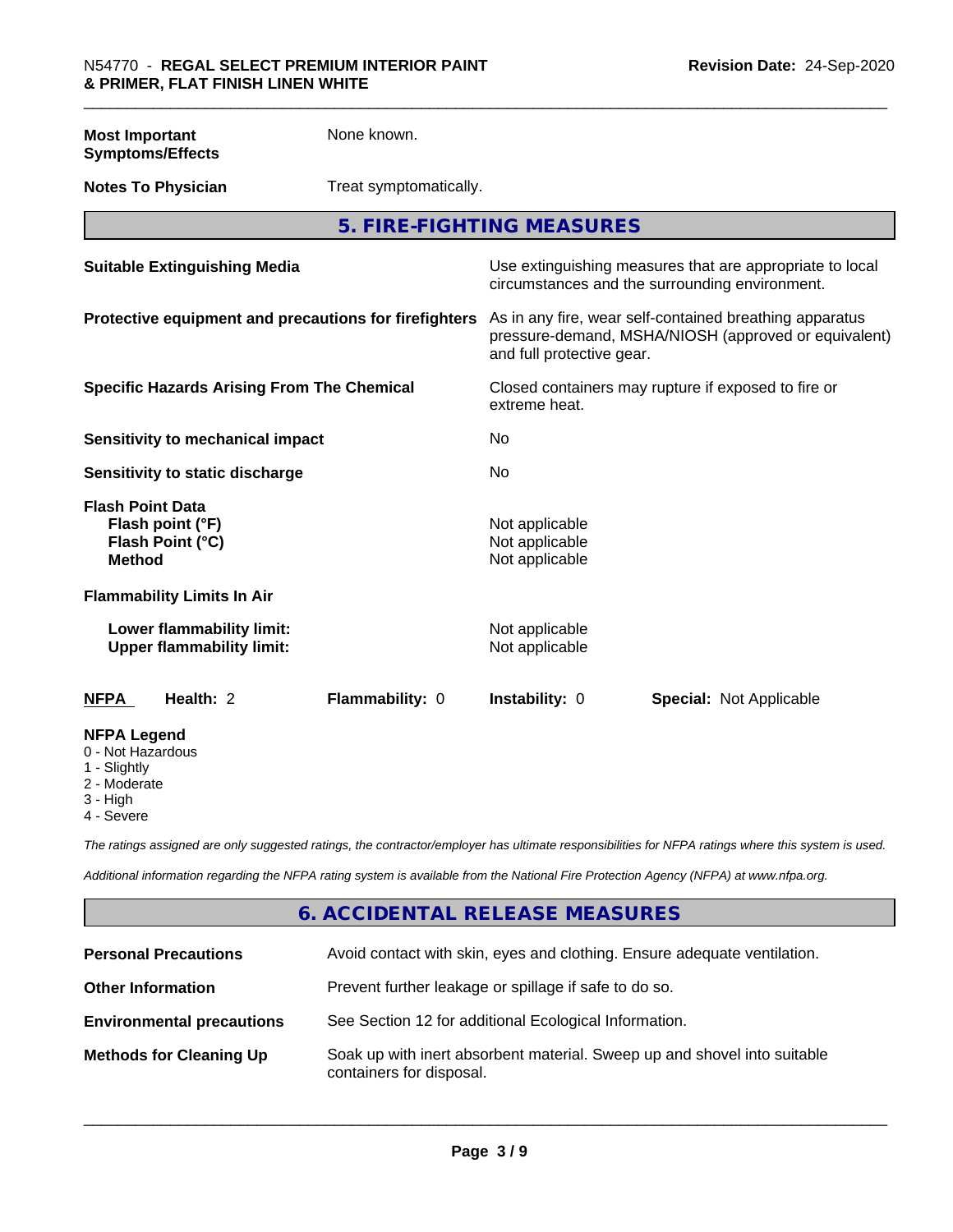|                               | 7. HANDLING AND STORAGE                                                                                                                                                          |
|-------------------------------|----------------------------------------------------------------------------------------------------------------------------------------------------------------------------------|
| <b>Handling</b>               | Avoid contact with skin, eyes and clothing. Avoid breathing vapors, spray mists or<br>sanding dust. In case of insufficient ventilation, wear suitable respiratory<br>equipment. |
| <b>Storage</b>                | Keep container tightly closed. Keep out of the reach of children.                                                                                                                |
| <b>Incompatible Materials</b> | No information available                                                                                                                                                         |

### **8. EXPOSURE CONTROLS/PERSONAL PROTECTION**

#### **Exposure Limits**

| <b>Chemical name</b> | <b>ACGIH TLV</b>         | <b>OSHA PEL</b>                               |
|----------------------|--------------------------|-----------------------------------------------|
| Titanium dioxide     | TWA: $10 \text{ mg/m}^3$ | 15 mg/m <sup>3</sup> - TWA                    |
| Limestone            | N/E                      | 15 mg/m $3$ - TWA<br>$5 \text{ mg/m}^3$ - TWA |
| Diatomaceous earth   | N/E                      | 20 mppcf - TWA                                |
| Silica amorphous     | N/E                      | 20 mppcf - TWA                                |

#### **Legend**

ACGIH - American Conference of Governmental Industrial Hygienists Exposure Limits OSHA - Occupational Safety & Health Administration Exposure Limits N/E - Not Established

| <b>Engineering Measures</b>          | Ensure adequate ventilation, especially in confined areas.                                                                          |
|--------------------------------------|-------------------------------------------------------------------------------------------------------------------------------------|
| <b>Personal Protective Equipment</b> |                                                                                                                                     |
| <b>Eye/Face Protection</b>           | Safety glasses with side-shields.                                                                                                   |
| <b>Skin Protection</b>               | Protective gloves and impervious clothing.                                                                                          |
| <b>Respiratory Protection</b>        | In case of insufficient ventilation wear suitable respiratory equipment.                                                            |
| <b>Hygiene Measures</b>              | Avoid contact with skin, eyes and clothing. Remove and wash contaminated<br>clothing before re-use. Wash thoroughly after handling. |

### **9. PHYSICAL AND CHEMICAL PROPERTIES**

| Appearance              | liquid                   |
|-------------------------|--------------------------|
| Odor                    | little or no odor        |
| <b>Odor Threshold</b>   | No information available |
| Density (Ibs/gal)       | $11.15 - 11.25$          |
| <b>Specific Gravity</b> | $1.33 - 1.35$            |
| рH                      | No information available |
| <b>Viscosity (cps)</b>  | No information available |
| Solubility(ies)         | No information available |
| <b>Water solubility</b> | No information available |
| <b>Evaporation Rate</b> | No information available |
| Vapor pressure          | No information available |
| Vapor density           | No information available |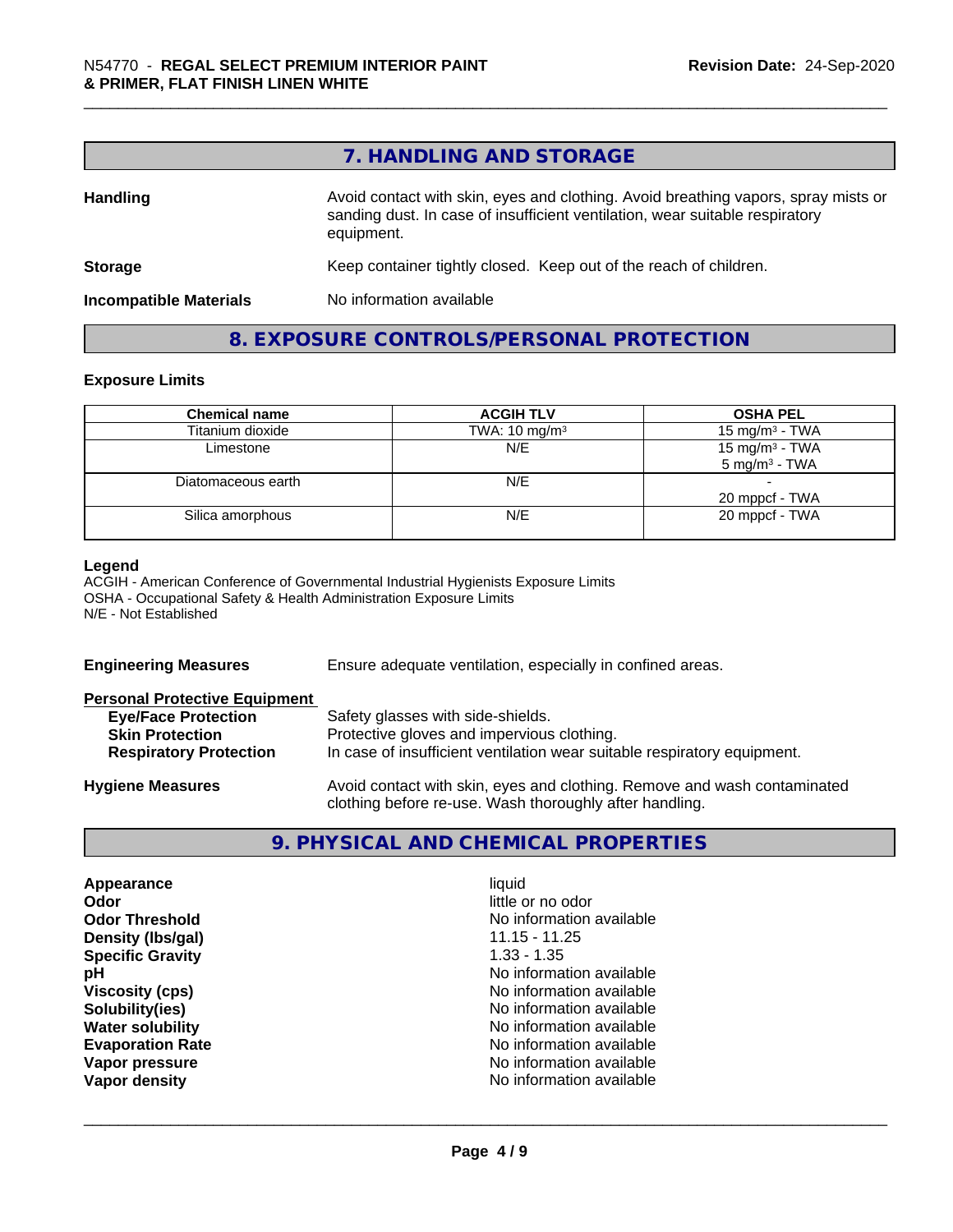| $50 - 60$                |
|--------------------------|
| 35 - 45                  |
| $40 - 50$                |
| $55 - 65$                |
| < 50                     |
| 212                      |
| 100                      |
| 32                       |
| 0                        |
| Not applicable           |
| Not applicable           |
| Not applicable           |
| Not applicable           |
| Not applicable           |
| Not applicable           |
| No information available |
| No information available |
| No information available |
| No information available |
| No information available |
|                          |

### **10. STABILITY AND REACTIVITY**

| <b>Reactivity</b>                       | Not Applicable                           |
|-----------------------------------------|------------------------------------------|
| <b>Chemical Stability</b>               | Stable under normal conditions.          |
| <b>Conditions to avoid</b>              | Prevent from freezing.                   |
| <b>Incompatible Materials</b>           | No materials to be especially mentioned. |
| <b>Hazardous Decomposition Products</b> | None under normal use.                   |
| Possibility of hazardous reactions      | None under normal conditions of use.     |

**11. TOXICOLOGICAL INFORMATION**

**Product Information**

#### **Information on likely routes of exposure**

**Principal Routes of Exposure** Eye contact, skin contact and inhalation.

**Acute Toxicity** 

**Product Information** No information available

#### **Symptoms** related to the physical, chemical and toxicological characteristics

**Symptoms** No information available

#### **Delayed and immediate effects as well as chronic effects from short and long-term exposure**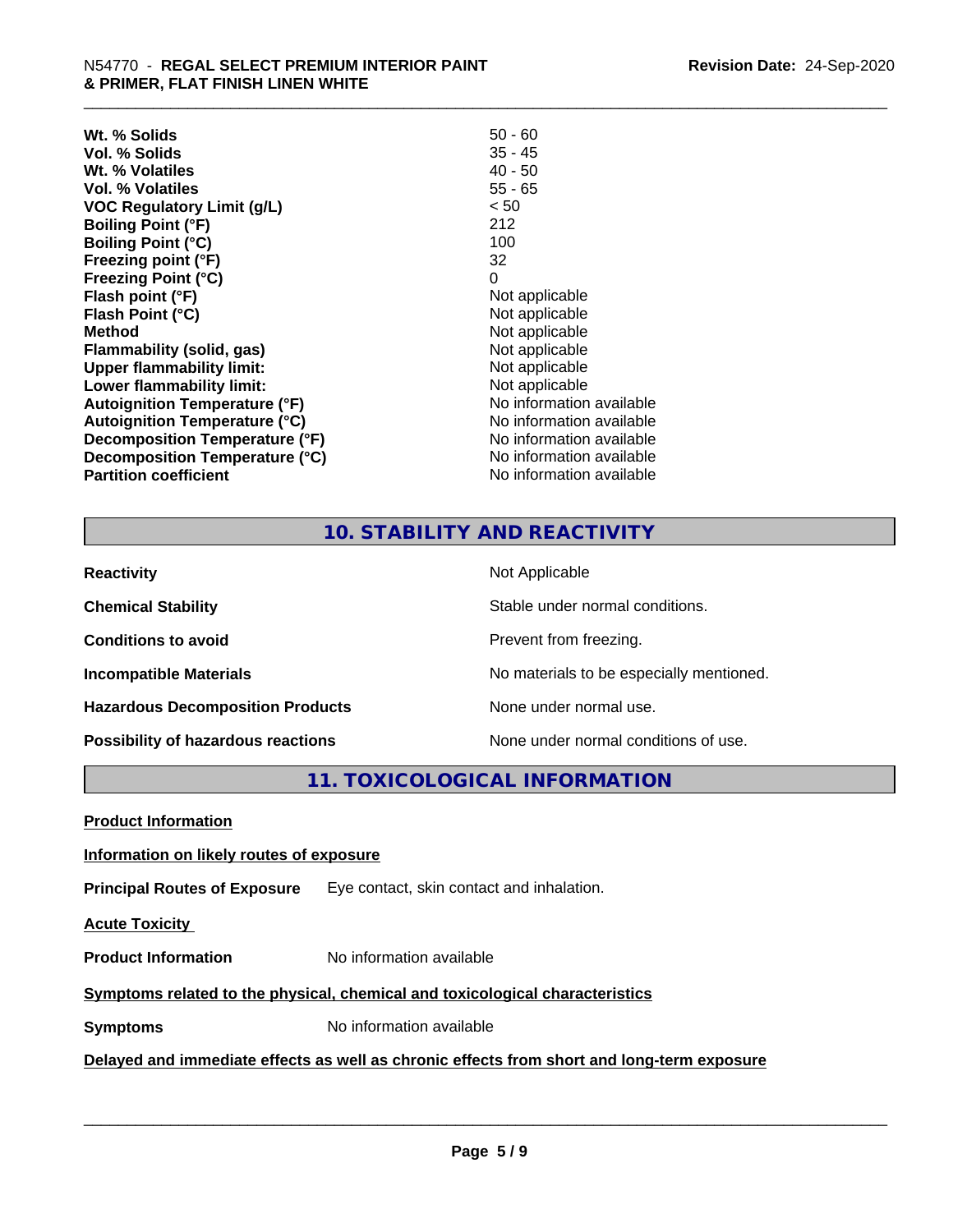| Eye contact                     | May cause slight irritation.                                                      |
|---------------------------------|-----------------------------------------------------------------------------------|
| <b>Skin contact</b>             | Substance may cause slight skin irritation. Prolonged or repeated contact may dry |
|                                 | skin and cause irritation.                                                        |
| <b>Inhalation</b>               | May cause irritation of respiratory tract.                                        |
| Ingestion                       | Ingestion may cause gastrointestinal irritation, nausea, vomiting and diarrhea.   |
| <b>Sensitization</b>            | No information available                                                          |
| <b>Neurological Effects</b>     | No information available.                                                         |
| <b>Mutagenic Effects</b>        | No information available.                                                         |
| <b>Reproductive Effects</b>     | Possible risk of impaired fertility. Possible risk of harm to the unborn child.   |
| <b>Developmental Effects</b>    | No information available.                                                         |
| <b>Target organ effects</b>     | No information available.                                                         |
| <b>STOT - single exposure</b>   | No information available.                                                         |
| <b>STOT - repeated exposure</b> | No information available.                                                         |
| Other adverse effects           | No information available.                                                         |
| <b>Aspiration Hazard</b>        | No information available                                                          |

#### **Numerical measures of toxicity**

**The following values are calculated based on chapter 3.1 of the GHS document**

**ATEmix (oral)** 18175 mg/kg

#### **Component Information**

| Chemical name                  | Oral LD50                                      | Dermal LD50             | Inhalation LC50         |
|--------------------------------|------------------------------------------------|-------------------------|-------------------------|
| Titanium dioxide<br>13463-67-7 | $> 10000$ mg/kg (Rat)                          |                         |                         |
| Kaolin, calcined<br>92704-41-1 | $>$ 2000 mg/kg (Rat)                           |                         |                         |
| Silica amorphous<br>7631-86-9  | $= 7900$ mg/kg (Rat)                           | $>$ 2000 mg/kg (Rabbit) | $> 2.2$ mg/L (Rat) 1 h  |
| Trimethylolpropane<br>77-99-6  | $= 14100$ mg/kg (Rat)<br>$= 14000$ mg/kg (Rat) |                         | $> 0.29$ mg/L (Rat) 4 h |

#### **Chronic Toxicity**

#### **Carcinogenicity**

*The information below indicateswhether each agency has listed any ingredient as a carcinogen:.*

| <b>Chemical</b><br>name            | <b>IARC</b>                                | <b>NTP</b> | ດເ⊔າ<br>∪אח |
|------------------------------------|--------------------------------------------|------------|-------------|
|                                    | .<br>クロ<br>Human<br>Possible<br><u>_ _</u> |            | ∟isted      |
| .<br><br>dioxide<br><b>itanium</b> | Carcinogen                                 |            |             |

• Although IARC has classified titanium dioxide as possibly carcinogenic to humans (2B), their summary concludes: "No significant exposure to titanium dioxide is thought to occur during the use of products in which titanium dioxide is bound to other materials, such as paint."

#### **Legend**

IARC - International Agency for Research on Cancer NTP - National Toxicity Program OSHA - Occupational Safety & Health Administration

**12. ECOLOGICAL INFORMATION**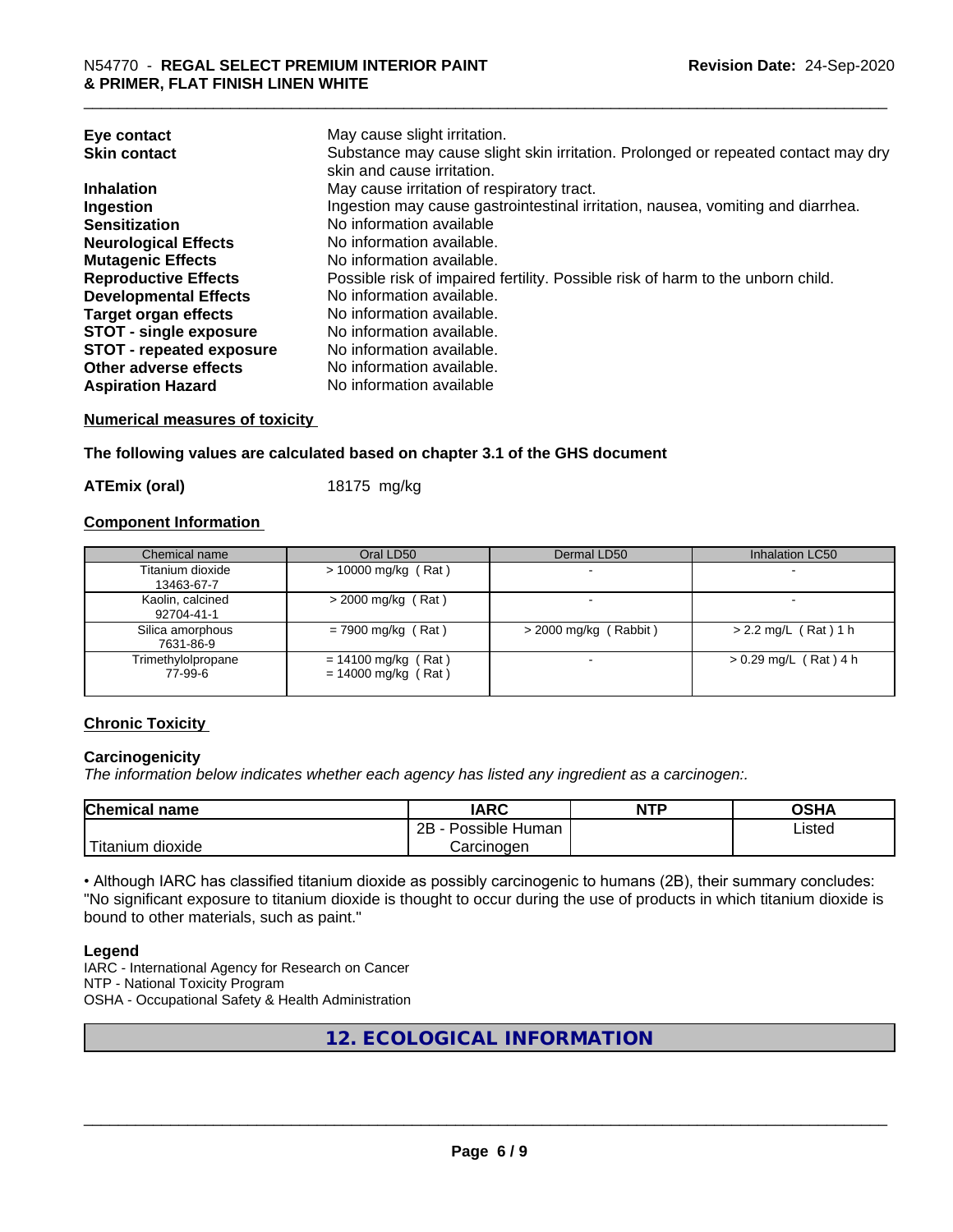#### **Ecotoxicity Effects**

The environmental impact of this product has not been fully investigated.

#### **Product Information**

#### **Acute Toxicity to Fish**

No information available

#### **Acute Toxicity to Aquatic Invertebrates**

No information available

#### **Acute Toxicity to Aquatic Plants**

No information available

#### **Persistence / Degradability**

No information available.

#### **Bioaccumulation**

There is no data for this product.

#### **Mobility in Environmental Media**

No information available.

#### **Ozone**

No information available

#### **Component Information**

#### **Acute Toxicity to Fish**

Titanium dioxide  $LC50:$  > 1000 mg/L (Fathead Minnow - 96 hr.)

#### **Acute Toxicity to Aquatic Invertebrates**

No information available

#### **Acute Toxicity to Aquatic Plants**

No information available

|                              | 13. DISPOSAL CONSIDERATIONS                                                                                                                                                                                               |
|------------------------------|---------------------------------------------------------------------------------------------------------------------------------------------------------------------------------------------------------------------------|
| <b>Waste Disposal Method</b> | Dispose of in accordance with federal, state, and local regulations. Local<br>requirements may vary, consult your sanitation department or state-designated<br>environmental protection agency for more disposal options. |
|                              | <b>14. TRANSPORT INFORMATION</b>                                                                                                                                                                                          |
| <b>DOT</b>                   | Not regulated                                                                                                                                                                                                             |
| <b>ICAO/IATA</b>             | Not regulated                                                                                                                                                                                                             |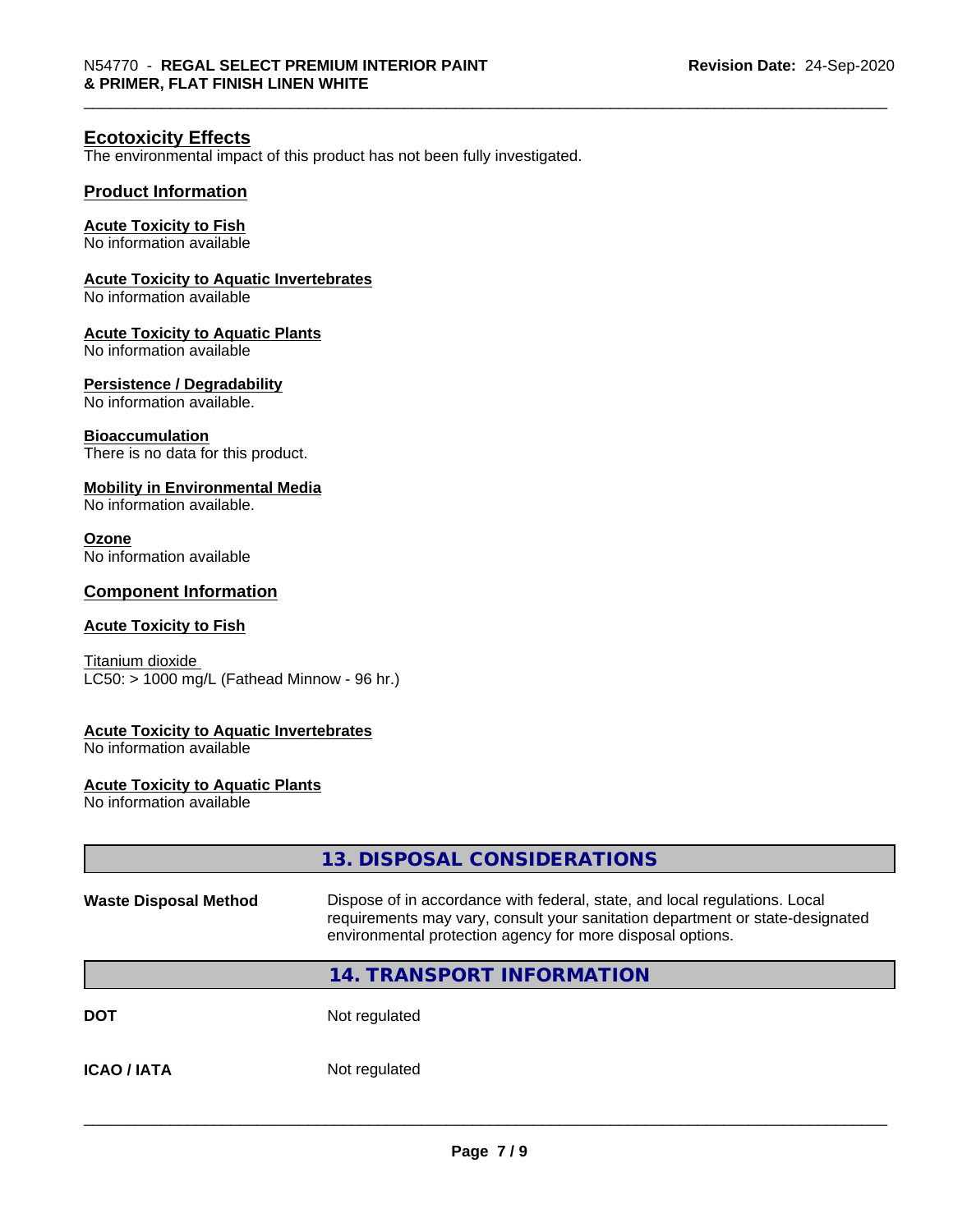**IMDG / IMO** Not regulated

**15. REGULATORY INFORMATION**

#### **International Inventories**

| <b>TSCA: United States</b> | Yes - All components are listed or exempt. |
|----------------------------|--------------------------------------------|
| <b>DSL: Canada</b>         | Yes - All components are listed or exempt. |

#### **Federal Regulations**

#### **SARA 311/312 hazardous categorization**

| Acute health hazard               | No  |  |
|-----------------------------------|-----|--|
| Chronic Health Hazard             | Yes |  |
| Fire hazard                       | No  |  |
| Sudden release of pressure hazard | Nο  |  |
| Reactive Hazard                   | Nο  |  |

#### **SARA 313**

Section 313 of Title III of the Superfund Amendments and Reauthorization Act of 1986 (SARA). This product contains a chemical or chemicals which are subject to the reporting requirements of the Act and Title 40 of the Code of Federal Regulations, Part 372:

*None*

#### **Clean Air Act,Section 112 Hazardous Air Pollutants (HAPs) (see 40 CFR 61)**

This product contains the following HAPs:

*None*

#### **US State Regulations**

#### **California Proposition 65**

**A** WARNING: Cancer and Reproductive Harm– www.P65warnings.ca.gov

#### **State Right-to-Know**

| <b>Chemical name</b> | <b>Massachusetts</b> | <b>New Jersey</b> | Pennsylvania |
|----------------------|----------------------|-------------------|--------------|
| Titanium dioxide     |                      |                   |              |
| Limestone            |                      |                   |              |
| Diatomaceous earth   |                      |                   |              |
| Silica amorphous     |                      |                   |              |

#### **Legend**

X - Listed